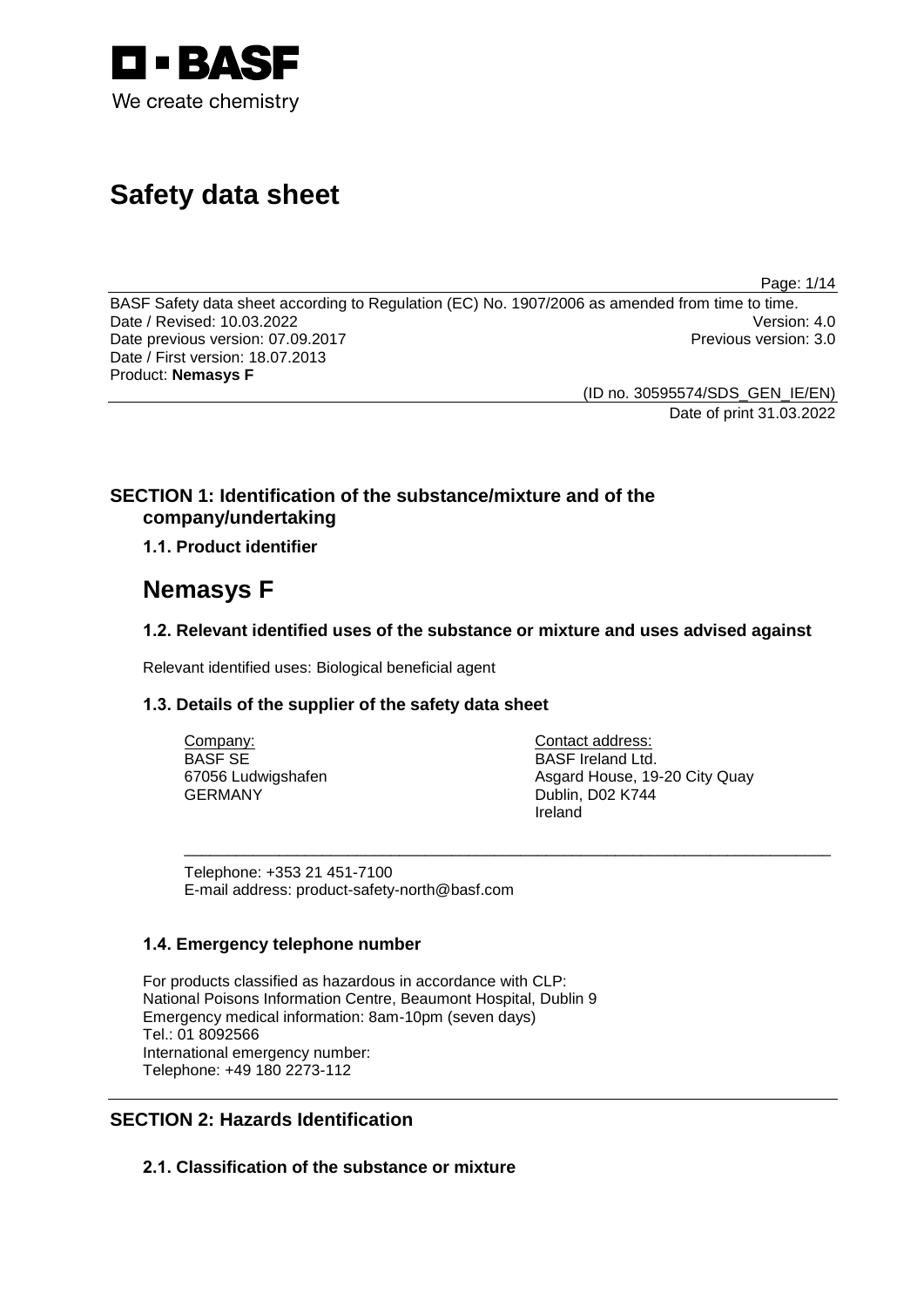Page: 2/14

BASF Safety data sheet according to Regulation (EC) No. 1907/2006 as amended from time to time. Date / Revised: 10.03.2022 Date previous version: 07.09.2017 **Previous version: 3.0** Previous version: 3.0 Date / First version: 18.07.2013 Product: **Nemasys F**

> (ID no. 30595574/SDS\_GEN\_IE/EN) Date of print 31.03.2022

For the classification of the mixture the following methods have been applied: extrapolation on the concentration levels of the hazardous substances, on basis of test results and after evaluation of experts. The methodologies used are mentioned at the respective test results.

According to Regulation (EC) No 1272/2008 [CLP]

No need for classification according to GHS criteria for this product.

### **2.2. Label elements**

Globally Harmonized System, EU (GHS)

Precautionary Statement: P101 If medical advice is needed, have product container or label at hand. P102 Keep out of reach of children. P103 Read carefully and follow all instructions.

The product does not require a hazard warning label in accordance with GHS criteria.

# **2.3. Other hazards**

According to Regulation (EC) No 1272/2008 [CLP]

See section 12 - Results of PBT and vPvB assessment.

If applicable information is provided in this section on other hazards which do not result in classification but which may contribute to the overall hazards of the substance or mixture.

# **SECTION 3: Composition/Information on Ingredients**

#### **3.1. Substances**

Not applicable

### **3.2. Mixtures**

Chemical nature

Contains: biological beneficial organism, Steinernema feltiae

Hazardous ingredients (GHS) according to Regulation (EC) No. 1272/2008

Silicic acid, calcium salt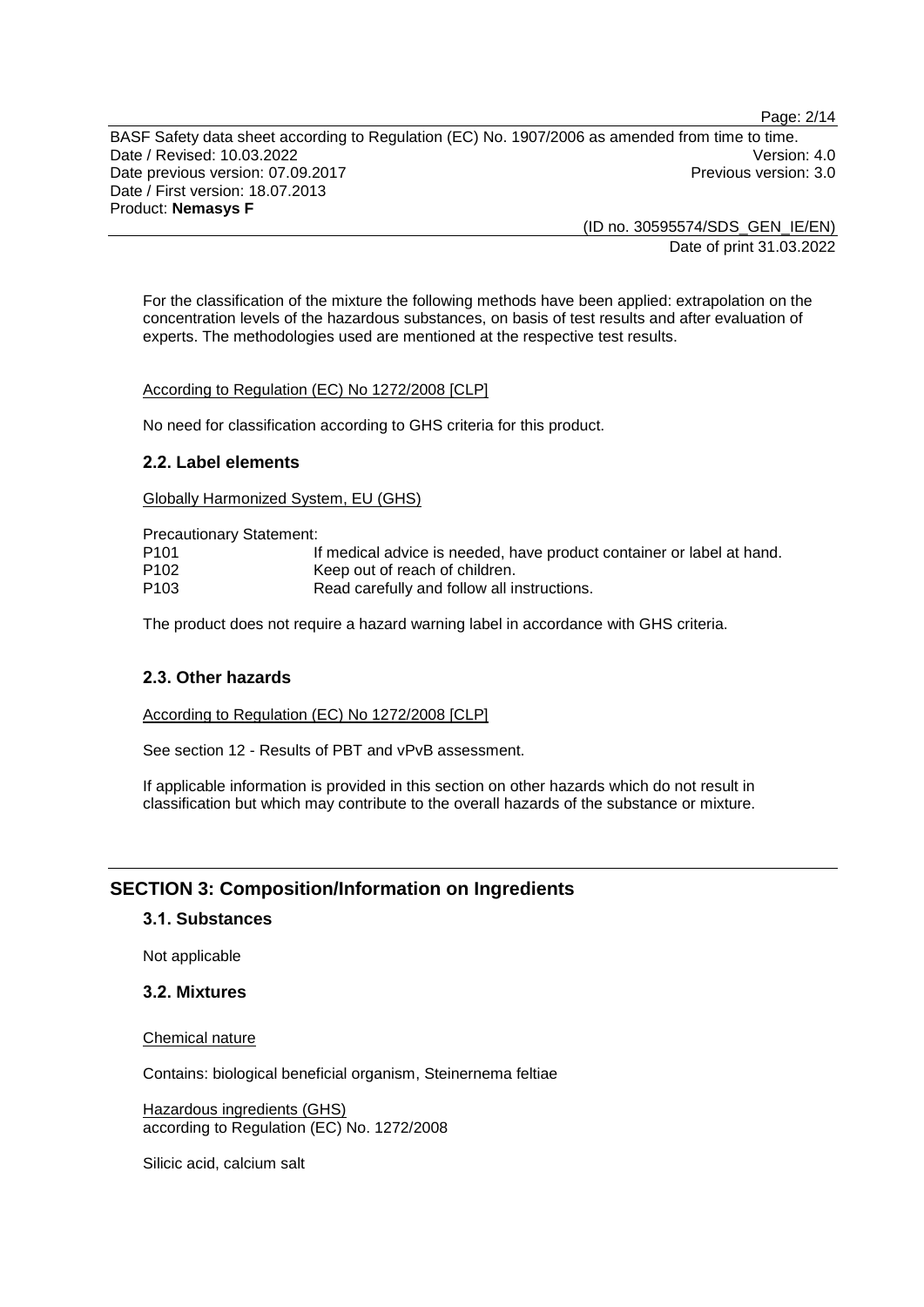Page: 3/14

BASF Safety data sheet according to Regulation (EC) No. 1907/2006 as amended from time to time.<br>Date / Revised: 10.03.2022 Date / Revised: 10.03.2022 Date previous version: 07.09.2017 **Previous version: 3.0** Previous version: 3.0 Date / First version: 18.07.2013 Product: **Nemasys F**

> (ID no. 30595574/SDS\_GEN\_IE/EN) Date of print 31.03.2022

Content (W/W):  $< 5 \%$ CAS Number: 1344-95-2 EC-Number: 215-710-8 REACH registration number: 01- 2119427745-34

# **SECTION 4: First-Aid Measures**

# **4.1. Description of first aid measures**

Remove contaminated clothing.

If inhaled: Keep patient calm, remove to fresh air.

On skin contact: Wash thoroughly with soap and water

On contact with eyes: Wash affected eyes for at least 15 minutes under running water with eyelids held open.

On ingestion: Rinse mouth and then drink 200-300 ml of water.

#### **4.2. Most important symptoms and effects, both acute and delayed**

Symptoms: (Further) symptoms and / or effects are not known so far

# **4.3. Indication of any immediate medical attention and special treatment needed**

Treatment: Symptomatic treatment (decontamination, vital functions).

# **SECTION 5: Fire-Fighting Measures**

### **5.1. Extinguishing media**

Suitable extinguishing media: water spray, dry powder, foam

Unsuitable extinguishing media for safety reasons: carbon dioxide

# **5.2. Special hazards arising from the substance or mixture**

Endangering substances: carbon monoxide, Carbon dioxide, nitrogen oxides Advice: The substances/groups of substances mentioned can be released in case of fire.

# **5.3. Advice for fire-fighters**

Special protective equipment: Wear self-contained breathing apparatus and chemical-protective clothing.

#### Further information:

Keep containers cool by spraying with water if exposed to fire. In case of fire and/or explosion do not breathe fumes. Collect contaminated extinguishing water separately, do not allow to reach sewage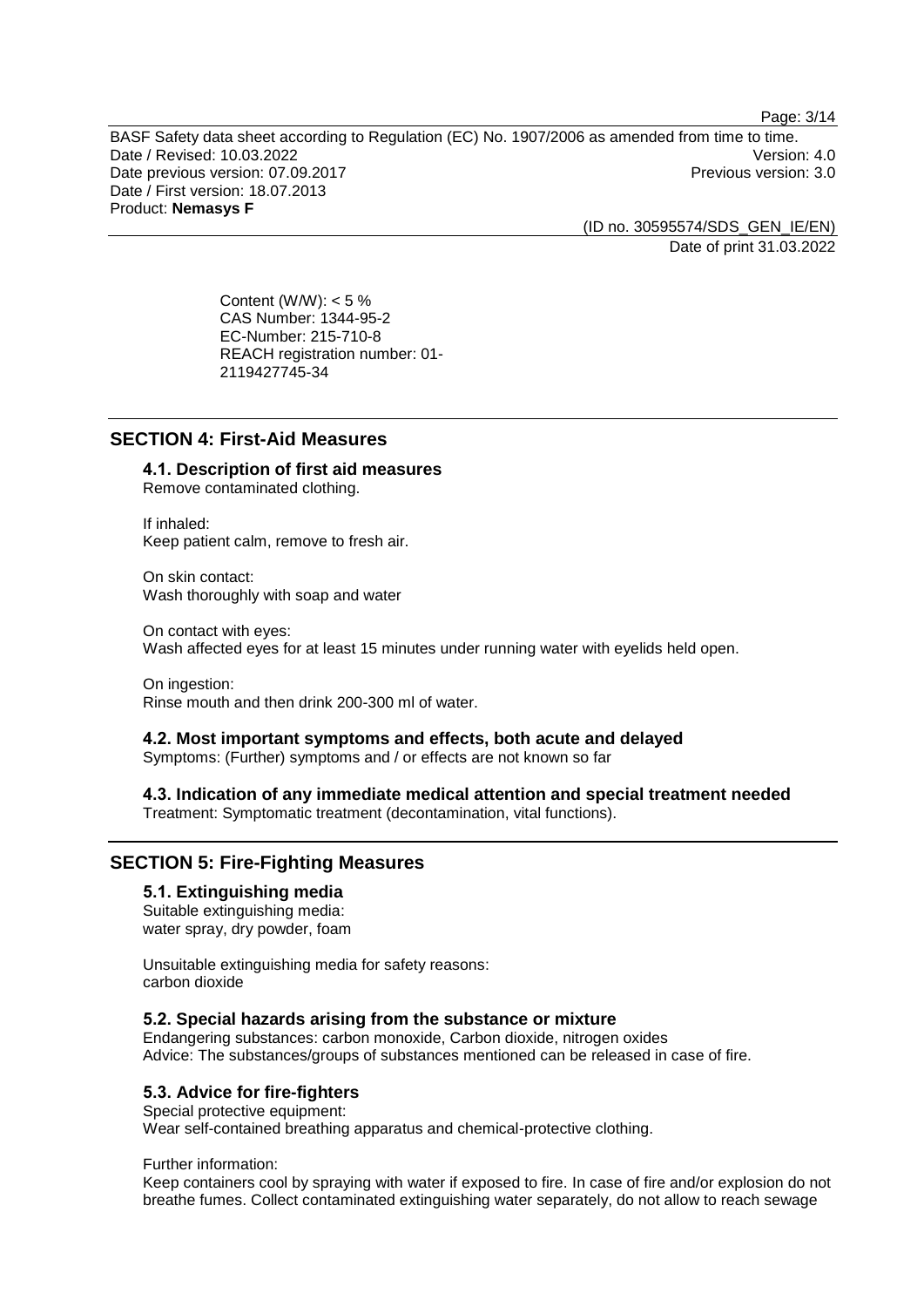Page: 4/14

BASF Safety data sheet according to Regulation (EC) No. 1907/2006 as amended from time to time. Date / Revised: 10.03.2022 Date previous version: 07.09.2017 **Previous version: 3.0** Previous version: 3.0 Date / First version: 18.07.2013

Product: **Nemasys F**

(ID no. 30595574/SDS\_GEN\_IE/EN) Date of print 31.03.2022

or effluent systems. Dispose of fire debris and contaminated extinguishing water in accordance with official regulations.

# **SECTION 6: Accidental Release Measures**

# **6.1. Personal precautions, protective equipment and emergency procedures**

Use personal protective clothing. Avoid contact with the skin, eyes and clothing. Avoid dust formation.

#### **6.2. Environmental precautions**

Do not discharge into the subsoil/soil. Do not discharge into drains/surface waters/groundwater.

Do not allow contamination of public drains or surface or ground waters. Inform local water plc if spillage enters drains and the Environmental Protection Agency if it enters surface or ground waters. Keep people and animals away.

#### **6.3. Methods and material for containment and cleaning up**

For small amounts: Contain with dust binding material and dispose of. For large amounts: Sweep/shovel up.

Dispose of absorbed material in accordance with regulations. Collect waste in suitable containers, which can be labeled and sealed. Clean contaminated floors and objects thoroughly with water and detergents, observing environmental regulations. Avoid raising dust.

# **6.4. Reference to other sections**

Information regarding exposure controls/personal protection and disposal considerations can be found in section 8 and 13.

### **SECTION 7: Handling and Storage**

### **7.1. Precautions for safe handling**

No special measures necessary if stored and handled correctly. Ensure thorough ventilation of stores and work areas. When using do not eat, drink or smoke. Hands and/or face should be washed before breaks and at the end of the shift.

Protection against fire and explosion:

Avoid dust formation. Dust can form an explosive mixture with air. Prevent electrostatic charge sources of ignition should be kept well clear - fire extinguishers should be kept handy.

#### **7.2. Conditions for safe storage, including any incompatibilities**

Segregate from foods and animal feeds. Further information on storage conditions: Keep away from heat. Protect from direct sunlight. Store protected against freezing.

#### Storage stability:

Storage temperature: 2 - 5 °C

If an expiry date is mentioned on the packaging/label this takes priority over the statements on storage duration in this safety data sheet.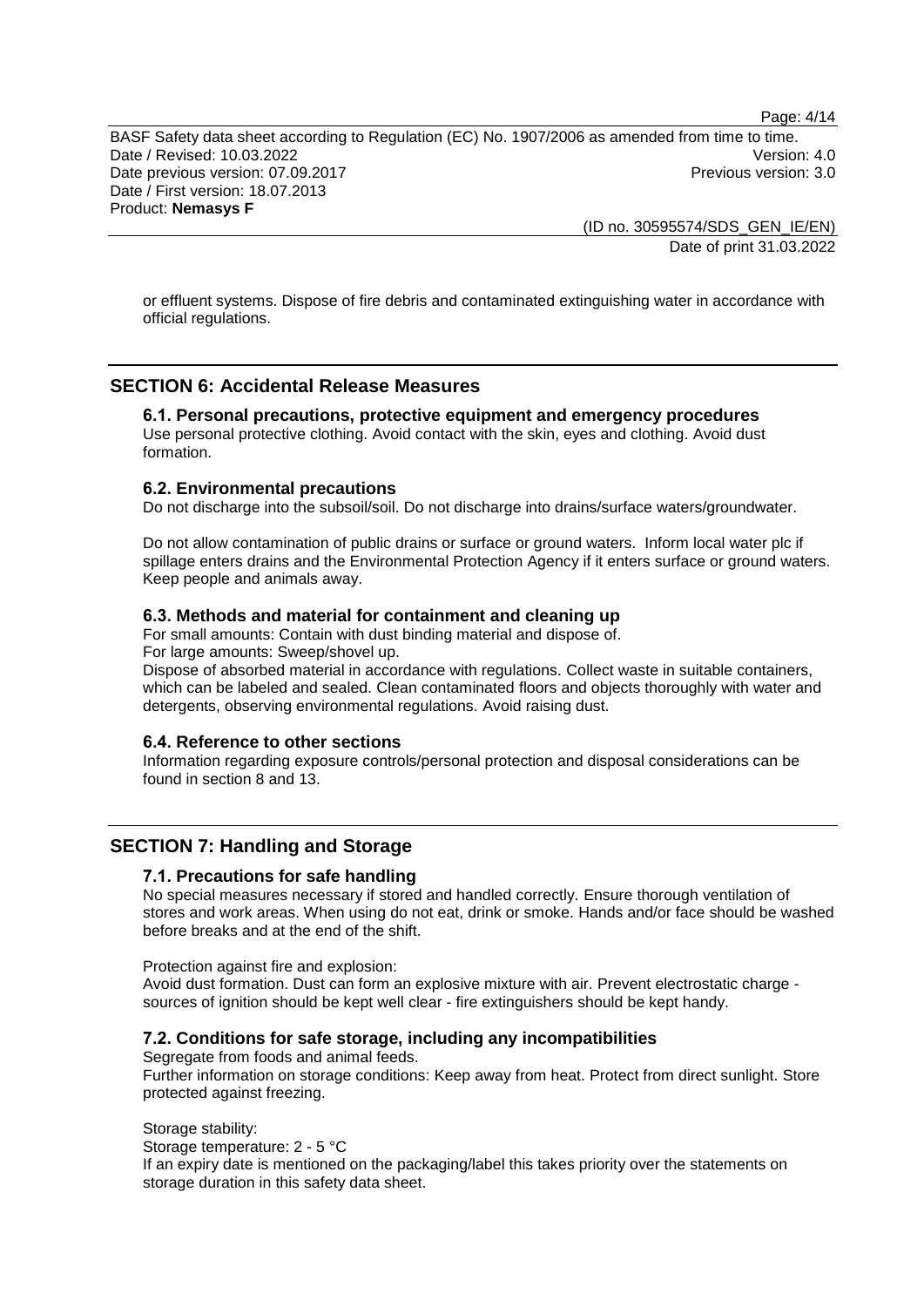Page: 5/14

BASF Safety data sheet according to Regulation (EC) No. 1907/2006 as amended from time to time. Date / Revised: 10.03.2022 Version: 4.0 Date previous version: 07.09.2017 **Previous version: 3.0** Previous version: 3.0 Date / First version: 18.07.2013 Product: **Nemasys F**

(ID no. 30595574/SDS\_GEN\_IE/EN)

Date of print 31.03.2022

Protect from temperatures below: 2 °C Changes in the properties of the product may occur if substance/product is stored below indicated temperature for extended periods of time.

Protect from temperatures above: 5 °C

Changes in the properties of the product may occur if substance/product is stored above indicated temperature for extended periods of time.

# **7.3. Specific end use(s)**

For the relevant identified use(s) listed in Section 1 the advice mentioned in this section 7 is to be observed.

# **SECTION 8: Exposure Controls/Personal Protection**

# **8.1. Control parameters**

Components with occupational exposure limits

1344-95-2: Silicic acid, calcium salt

TWA value 1 fibers/cm<sup>3</sup> (OEL (IE)) TWA value 1 mg/m3 (OEL (IE)) TWA value 1 fibers/cm<sup>3</sup> (OEL (IE)), Fibrous particles TWA value 1 mg/m3 (OEL (IE)), Non fibrous particles

Refer to the current schedule of occupational exposure standards published by the Irish HSA. For normal use and handling refer to the product label/leaflet. In all other cases the following apply.

# **8.2. Exposure controls**

Personal protective equipment

Respiratory protection: Respiratory protection not required.

Hand protection:

Suitable chemical resistant safety gloves (EN ISO 374-1) also with prolonged, direct contact (Recommended: Protective index 6, corresponding > 480 minutes of permeation time according to EN ISO 374-1): E.g. nitrile rubber (0.4 mm), chloroprene rubber (0.5 mm), butyl rubber (0.7 mm) etc.

Eye protection: Safety glasses with side-shields (frame goggles) (e.g. EN 166)

Body protection:

Body protection must be chosen depending on activity and possible exposure, e.g. apron, protecting boots, chemical-protection suit (according to EN 14605 in case of splashes or EN ISO 13982 in case of dust).

General safety and hygiene measures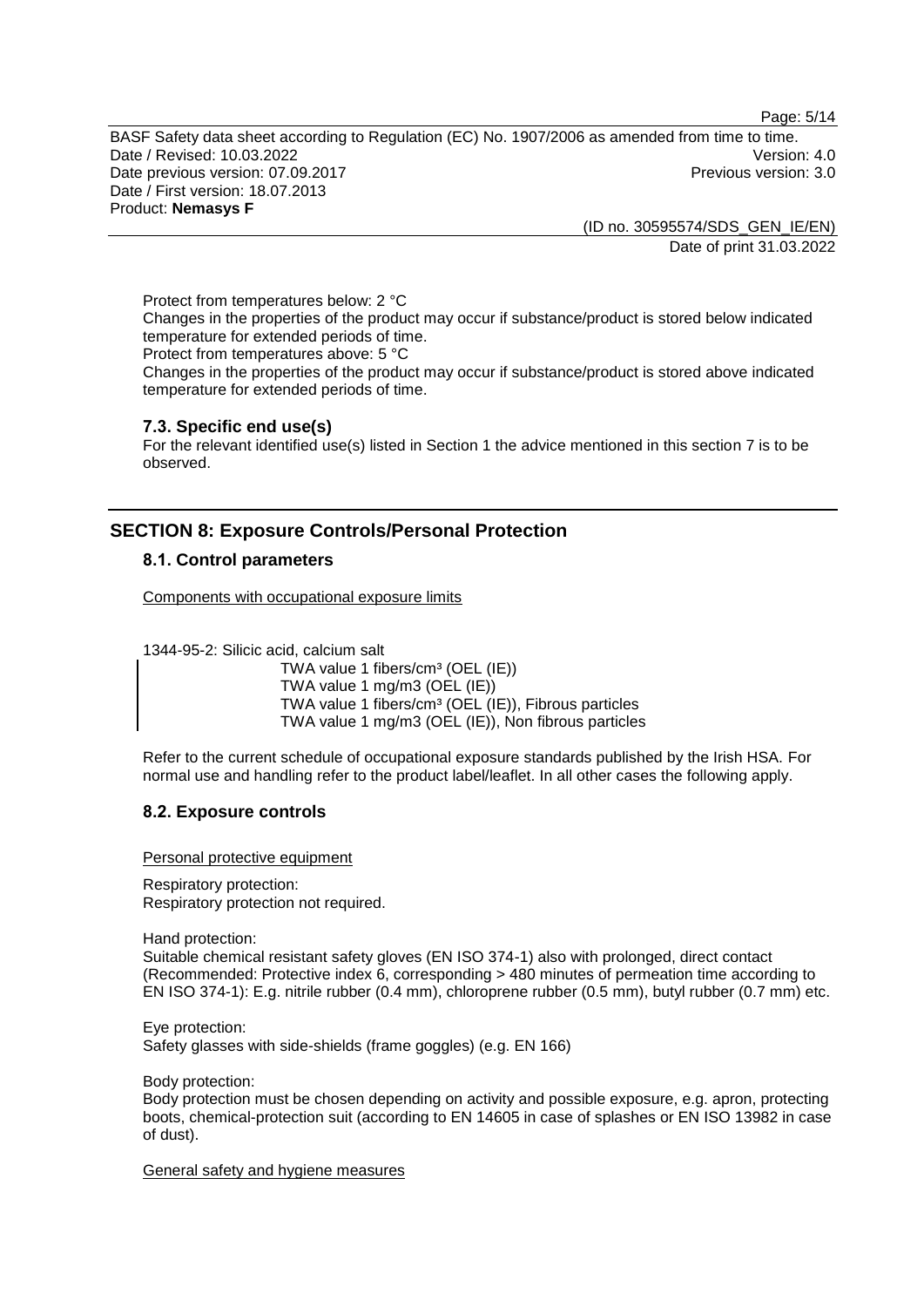Page: 6/14

BASF Safety data sheet according to Regulation (EC) No. 1907/2006 as amended from time to time. Date / Revised: 10.03.2022<br>Date previous version: 07.09.2017<br>Previous version: 3.0 Date previous version: 07.09.2017 Date / First version: 18.07.2013 Product: **Nemasys F**

> (ID no. 30595574/SDS\_GEN\_IE/EN) Date of print 31.03.2022

Wearing of closed work clothing is recommended. Handle in accordance with good industrial hygiene and safety practice. Store work clothing separately. Keep away from food, drink and animal feeding stuffs.

# **SECTION 9: Physical and Chemical Properties**

# **9.1. Information on basic physical and chemical properties**

| Form:<br>Colour:<br>Odour:<br>Odour threshold: | gel, moist<br>light brown<br>perceptible                                                                                                                                                                              |  |
|------------------------------------------------|-----------------------------------------------------------------------------------------------------------------------------------------------------------------------------------------------------------------------|--|
| pH value:                                      | Not determined due to potential<br>health hazard by inhalation.<br>approx. $5 - 7$<br>(20 °C)                                                                                                                         |  |
| Melting temperature:                           |                                                                                                                                                                                                                       |  |
| boiling temperature:                           | not applicable                                                                                                                                                                                                        |  |
| Flash point:                                   | not applicable                                                                                                                                                                                                        |  |
| Evaporation rate:                              | Non-flammable.                                                                                                                                                                                                        |  |
| Flammability:                                  | not applicable<br>Based on the structure or<br>composition there is no indication of<br>flammability                                                                                                                  |  |
| Lower explosion limit:                         |                                                                                                                                                                                                                       |  |
|                                                | As a result of our experience with this<br>product and our knowledge of its<br>composition we do not expect any<br>hazard as long as the product is used<br>appropriately and in accordance with<br>the intended use. |  |
| Upper explosion limit:                         | As a result of our experience with this<br>product and our knowledge of its<br>composition we do not expect any<br>hazard as long as the product is used<br>appropriately and in accordance with<br>the intended use. |  |
| Vapour pressure:                               | approx. 23.4 hPa<br>(20 °C)                                                                                                                                                                                           |  |
| Density:                                       | Information applies to the solvent.<br>approx. 0.48 g/cm3<br>(20 °C)                                                                                                                                                  |  |
| Relative vapour density (air):                 |                                                                                                                                                                                                                       |  |
| Solubility in water:                           | not applicable<br>dispersible                                                                                                                                                                                         |  |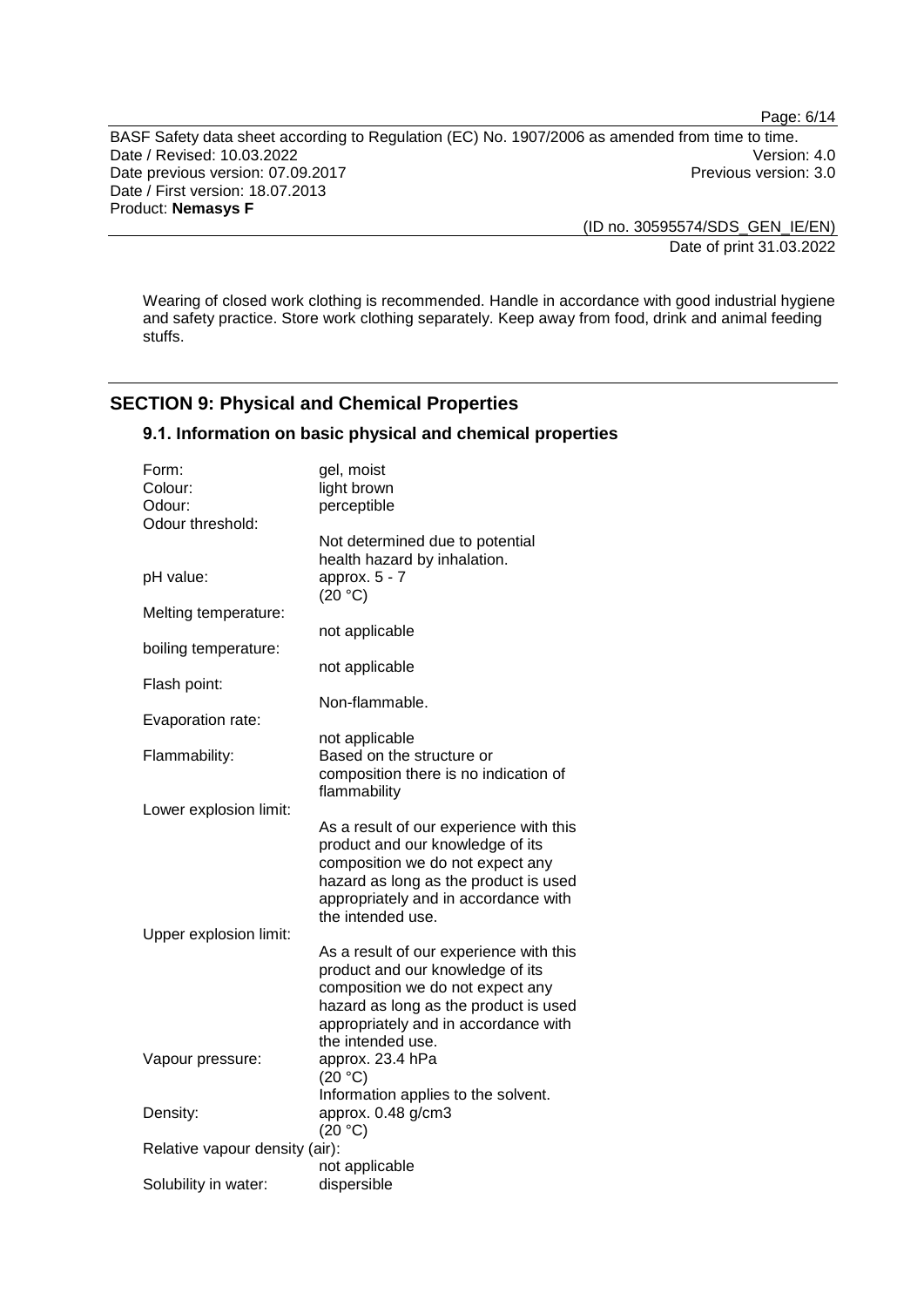Page: 7/14

BASF Safety data sheet according to Regulation (EC) No. 1907/2006 as amended from time to time. Date / Revised: 10.03.2022<br>Date previous version: 07.09.2017 Version: 07.09.2017 Date previous version: 07.09.2017 Date / First version: 18.07.2013 Product: **Nemasys F**

> (ID no. 30595574/SDS\_GEN\_IE/EN) Date of print 31.03.2022

| Partitioning coefficient n-octanol/water (log Kow):<br>not applicable |                                                                                           |  |
|-----------------------------------------------------------------------|-------------------------------------------------------------------------------------------|--|
| Self ignition:                                                        | Based on its structural properties the<br>product is not classified as self-<br>igniting. |  |
| Viscosity, dynamic:                                                   | Thermal decomposition: No decomposition if stored and handled as prescribed/indicated.    |  |
|                                                                       | not applicable, the product is a solid                                                    |  |
| Explosion hazard:                                                     | Product is not explosive, however a                                                       |  |
|                                                                       | dust explosion could result from an                                                       |  |
|                                                                       | air / dust mixture.                                                                       |  |
| Fire promoting properties:<br>Based on its structural properties      |                                                                                           |  |
|                                                                       | the product is not classified as                                                          |  |
|                                                                       | oxidizing.                                                                                |  |

# **9.2. Other information**

Other Information:

If necessary, information on other physical and chemical parameters is indicated in this section.

# **SECTION 10: Stability and Reactivity**

# **10.1. Reactivity**

No hazardous reactions if stored and handled as prescribed/indicated.

#### **10.2. Chemical stability**

The product is stable if stored and handled as prescribed/indicated.

#### **10.3. Possibility of hazardous reactions**

No hazardous reactions if stored and handled as prescribed/indicated.

#### **10.4. Conditions to avoid**

See SDS section 7 - Handling and storage.

### **10.5. Incompatible materials**

Substances to avoid: strong acids, strong bases, strong oxidizing agents

#### **10.6. Hazardous decomposition products**

Hazardous decomposition products: No hazardous decomposition products if stored and handled as prescribed/indicated.

# **SECTION 11: Toxicological Information**

# **11.1. Information on toxicological effects**

Acute toxicity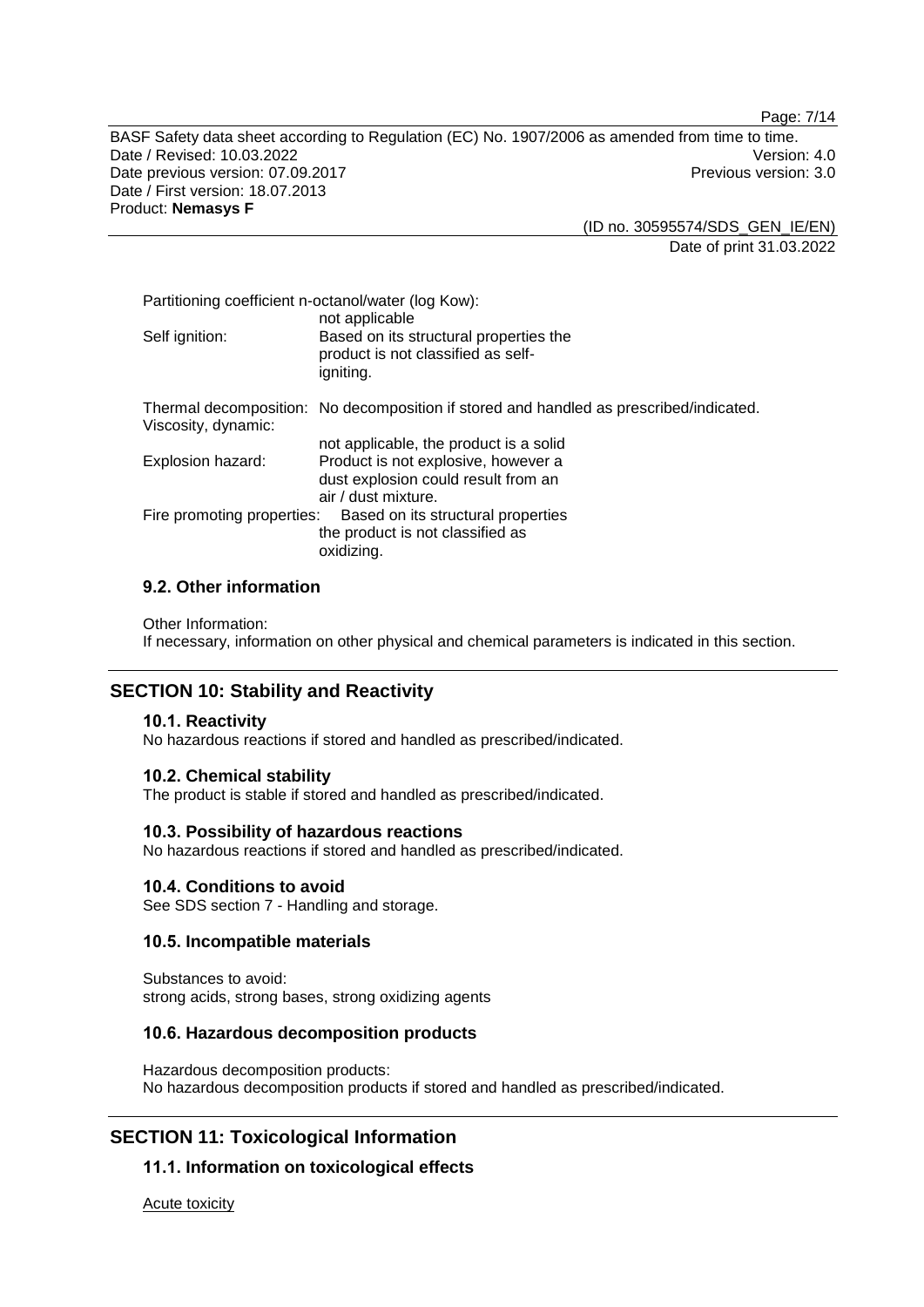Page: 8/14

BASF Safety data sheet according to Regulation (EC) No. 1907/2006 as amended from time to time. Date / Revised: 10.03.2022 Date previous version: 07.09.2017 **Previous version: 3.0** Previous version: 3.0 Date / First version: 18.07.2013 Product: **Nemasys F**

> (ID no. 30595574/SDS\_GEN\_IE/EN) Date of print 31.03.2022

Assessment of acute toxicity:

Virtually nontoxic after a single ingestion. Virtually nontoxic by inhalation. Virtually nontoxic after a single skin contact. The product has not been tested. The statement has been derived from the properties of the individual components.

*Information on: Silicic acid, calcium salt*

*Experimental/calculated data: LD50 rat (oral): > 5,000 mg/kg (OECD Guideline 401) No mortality was observed. The product has not been tested. The statement has been derived from substances/products of a similar structure or composition.* ----------------------------------

*Information on: Silicic acid, calcium salt Experimental/calculated data: LC50 rat (by inhalation): 2.08 mg/l 4 h (similar to OECD guideline 403) No mortality was observed. The product has not been tested. The statement has been derived from substances/products of a similar structure or composition.* ----------------------------------

*Information on: Silicic acid, calcium salt Experimental/calculated data: LD50 rabbit (dermal): > 5,000 mg/kg (similar to OECD guideline 402) No mortality was observed. The product has not been tested. The statement has been derived from substances/products of a similar structure or composition.* ----------------------------------

#### Irritation

Assessment of irritating effects: Not irritating to the skin. Not irritating to the eyes. The product has not been tested. The statement has been derived from the properties of the individual components.

*Information on: Silicic acid, calcium salt Experimental/calculated data: Skin corrosion/irritation rabbit: non-irritant (FHSA Guideline) The product has not been tested. The statement has been derived from substances/products of a similar structure or composition.* ----------------------------------

*Information on: Silicic acid, calcium salt Experimental/calculated data: Serious eye damage/irritation rabbit: non-irritant (FHSA Guideline) The product has not been tested. The statement has been derived from substances/products of a similar structure or composition.*

----------------------------------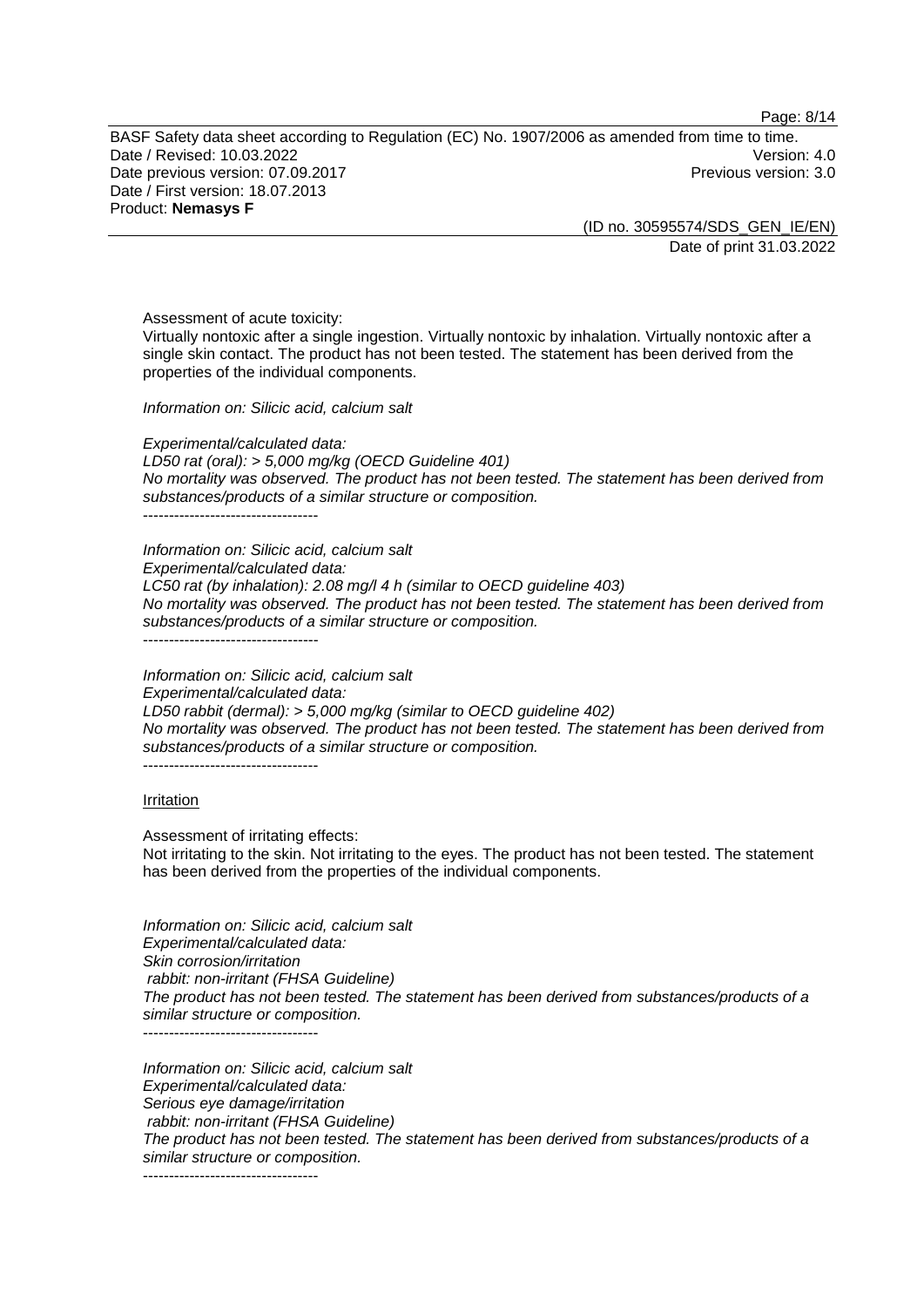Page: 9/14

BASF Safety data sheet according to Regulation (EC) No. 1907/2006 as amended from time to time. Date / Revised: 10.03.2022 Date previous version: 07.09.2017 **Previous version: 3.0** Previous version: 3.0 Date / First version: 18.07.2013 Product: **Nemasys F**

(ID no. 30595574/SDS\_GEN\_IE/EN) Date of print 31.03.2022

#### Respiratory/Skin sensitization

#### Assessment of sensitization:

There is no evidence of a skin-sensitizing potential. The product has not been tested. The statement has been derived from the properties of the individual components.

#### Germ cell mutagenicity

#### Assessment of mutagenicity:

The product has not been tested. The statement has been derived from the properties of the individual components. Mutagenicity tests revealed no genotoxic potential.

#### **Carcinogenicity**

#### Assessment of carcinogenicity:

The product has not been tested. The statement has been derived from the properties of the individual components. The results of various animal studies gave no indication of a carcinogenic effect.

#### Reproductive toxicity

#### Assessment of reproduction toxicity:

The product has not been tested. The statement has been derived from the properties of the individual components. The results of animal studies gave no indication of a fertility impairing effect.

#### Developmental toxicity

#### Assessment of teratogenicity:

The product has not been tested. The statement has been derived from the properties of the individual components. Animal studies gave no indication of a developmental toxic effect at doses that were not toxic to the parental animals.

#### Specific target organ toxicity (single exposure)

#### Assessment of STOT single:

Based on the available information there is no specific target organ toxicity to be expected after a single exposure.

Remarks: The product has not been tested. The statement has been derived from the properties of the individual components.

#### Repeated dose toxicity and Specific target organ toxicity (repeated exposure)

#### Assessment of repeated dose toxicity:

The product has not been tested. The statement has been derived from the properties of the individual components. No substance-specific organtoxicity was observed after repeated administration to animals.

#### Aspiration hazard

No aspiration hazard expected.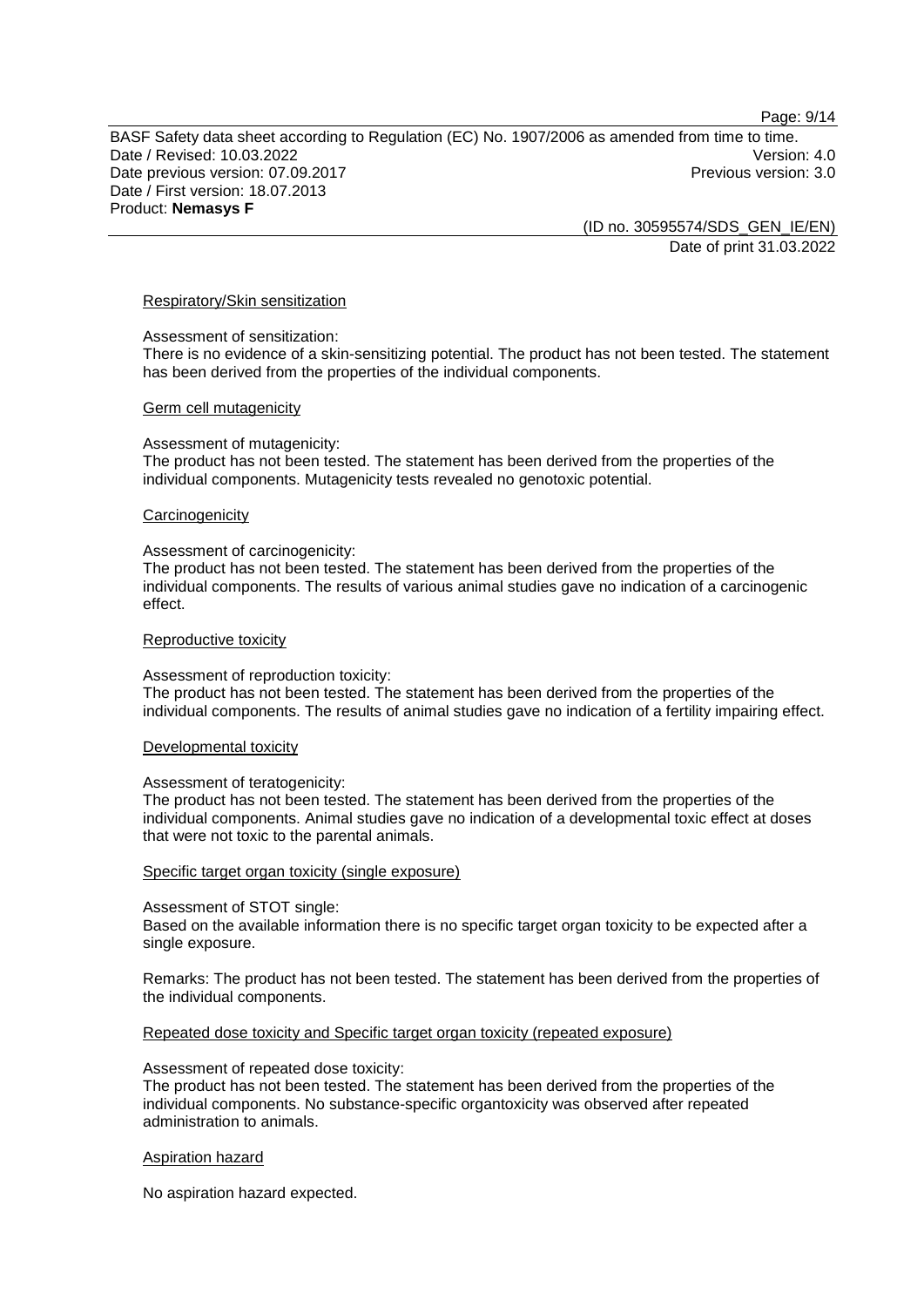Page: 10/14

BASF Safety data sheet according to Regulation (EC) No. 1907/2006 as amended from time to time. Date / Revised: 10.03.2022 Version: 4.0 Date previous version: 07.09.2017 **Previous version: 3.0** Previous version: 3.0 Date / First version: 18.07.2013 Product: **Nemasys F**

(ID no. 30595574/SDS\_GEN\_IE/EN) Date of print 31.03.2022

The product has not been tested. The statement has been derived from the properties of the individual components.

Other relevant toxicity information

Misuse can be harmful to health.

# **SECTION 12: Ecological Information**

### **12.1. Toxicity**

Assessment of aquatic toxicity:

There is a high probability that the product is not acutely harmful to aquatic organisms. The product has not been tested. The statement has been derived from the properties of the individual components.

*Information on: Silicic acid, calcium salt Toxicity to fish: LL50 (96 h) > 1,000 mg/l, Salmo gairdneri, syn. O. mykiss (OECD Guideline 203, static) The details of the toxic effect relate to the nominal concentration.* ----------------------------------

*Information on: Silicic acid, calcium salt Aquatic invertebrates: EL50 (48 h) >= 10,000 mg/l, Daphnia magna (OECD Guideline 202, part 1, static) The product has low solubility in the test medium. A saturated solution has been tested. The details of the toxic effect relate to the nominal concentration.*  $-$ 

*Information on: Silicic acid, calcium salt Aquatic plants:*

*EL50 (72 h) > 1,000 mg/l (growth rate), Desmodesmus subspicatus (OECD Guideline 201, static) The product has low solubility in the test medium. A saturated solution has been tested. The details of the toxic effect relate to the nominal concentration.*

*EL10 (72 h) 41 mg/l (growth rate), Desmodesmus subspicatus (OECD Guideline 201, static) The product has low solubility in the test medium. A saturated solution has been tested. The details of the toxic effect relate to the nominal concentration.*

----------------------------------

# **12.2. Persistence and degradability**

Assessment biodegradation and elimination (H2O): The product has not been tested. The statement has been derived from the properties of the individual components.

*Information on: Silicic acid, calcium salt Assessment biodegradation and elimination (H2O): Not applicable for inorganic substances.*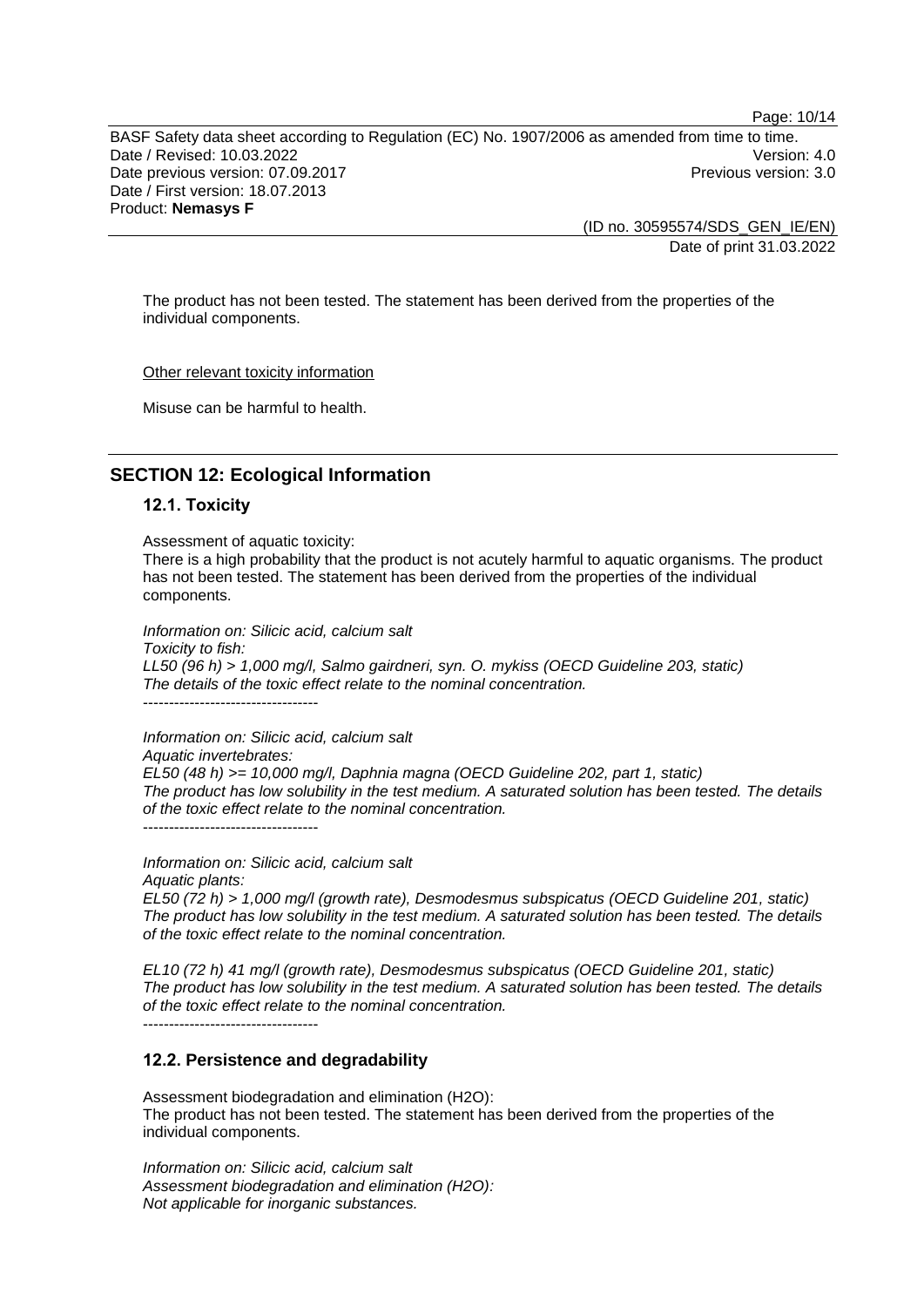Page: 11/14

BASF Safety data sheet according to Regulation (EC) No. 1907/2006 as amended from time to time. Date / Revised: 10.03.2022 Version: 4.0 Date previous version: 07.09.2017 **Previous version: 3.0** Previous version: 3.0 Date / First version: 18.07.2013

Product: **Nemasys F**

(ID no. 30595574/SDS\_GEN\_IE/EN) Date of print 31.03.2022

# **12.3. Bioaccumulative potential**

----------------------------------

Assessment bioaccumulation potential: The product has not been tested. The statement has been derived from the properties of the individual components.

*Information on: Silicic acid, calcium salt Assessment bioaccumulation potential: Significant accumulation in organisms is not to be expected.* ----------------------------------

# **12.4. Mobility in soil**

Assessment transport between environmental compartments: Adsorption in soil: The product has not been tested. The statement has been derived from the properties of the individual components.

*Information on: Silicic acid, calcium salt Assessment transport between environmental compartments: Adsorption in soil: Adsorption to solid soil phase is expected.* ----------------------------------

# **12.5. Results of PBT and vPvB assessment**

The product does not contain a substance fulfilling the PBT (persistent/bioaccumulative/toxic) criteria or the vPvB (very persistent/very bioaccumulative) criteria.

# **12.6. Other adverse effects**

The product does not contain substances that are listed in Regulation (EC) 1005/2009 on substances that deplete the ozone layer.

# **12.7. Additional information**

Other ecotoxicological advice: Do not discharge product into the environment without control.

# **SECTION 13: Disposal Considerations**

# **13.1. Waste treatment methods**

Must be disposed of or incinerated in accordance with local regulations.

Contaminated packaging: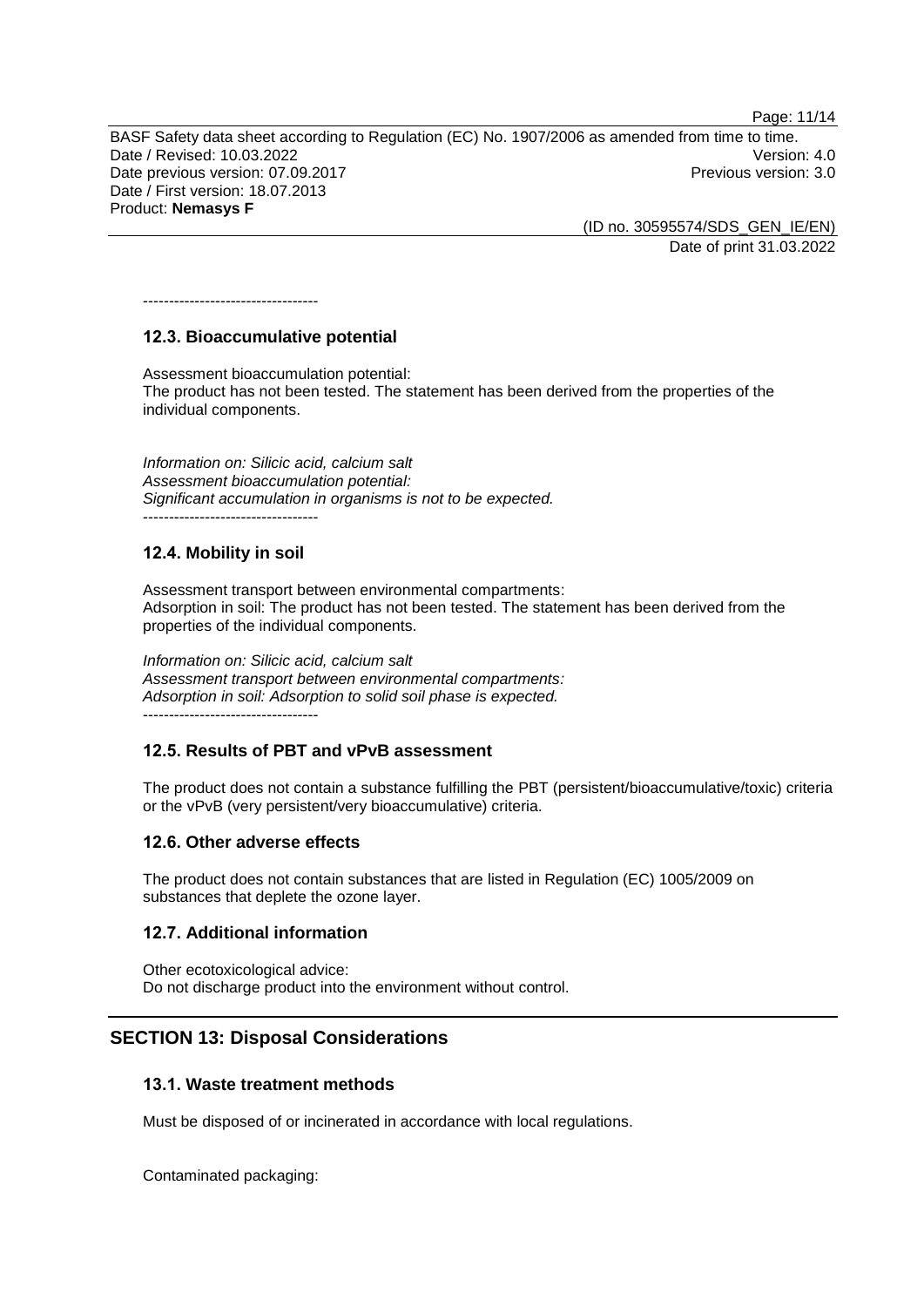Page: 12/14

BASF Safety data sheet according to Regulation (EC) No. 1907/2006 as amended from time to time. Date / Revised: 10.03.2022<br>
Date previous version: 07.09.2017<br>
Previous version: 3.0 Date previous version: 07.09.2017 Date / First version: 18.07.2013 Product: **Nemasys F**

> (ID no. 30595574/SDS\_GEN\_IE/EN) Date of print 31.03.2022

Contaminated packaging should be emptied as far as possible and disposed of in the same manner as the substance/product.

# **SECTION 14: Transport Information**

### **Land transport**

#### ADR

|                             | Not classified as a dangerous good under transport regulations |
|-----------------------------|----------------------------------------------------------------|
| UN number or ID number:     | Not applicable                                                 |
| UN proper shipping name:    | Not applicable                                                 |
| Transport hazard class(es): | Not applicable                                                 |
| Packing group:              | Not applicable                                                 |
| Environmental hazards:      | Not applicable                                                 |
| Special precautions for     | None known                                                     |
| user                        |                                                                |

### RID

|                             | Not classified as a dangerous good under transport regulations |
|-----------------------------|----------------------------------------------------------------|
| UN number or ID number:     | Not applicable                                                 |
| UN proper shipping name:    | Not applicable                                                 |
| Transport hazard class(es): | Not applicable                                                 |
| Packing group:              | Not applicable                                                 |
| Environmental hazards:      | Not applicable                                                 |
| Special precautions for     | None known                                                     |
| user                        |                                                                |

#### **Inland waterway transport** ADN

| UN number or ID number:     | Not app |
|-----------------------------|---------|
| UN proper shipping name:    | Not app |
| Transport hazard class(es): | Not app |
| Packing group:              | Not app |
| Environmental hazards:      | Not app |
| Special precautions for     | None k  |
| user:                       |         |

Not classified as a dangerous good under transport regulations plicable .<br>plicable .<br>plicable .<br>plicable plicable nown)

Transport in inland waterway vessel Not evaluated

#### **Sea transport**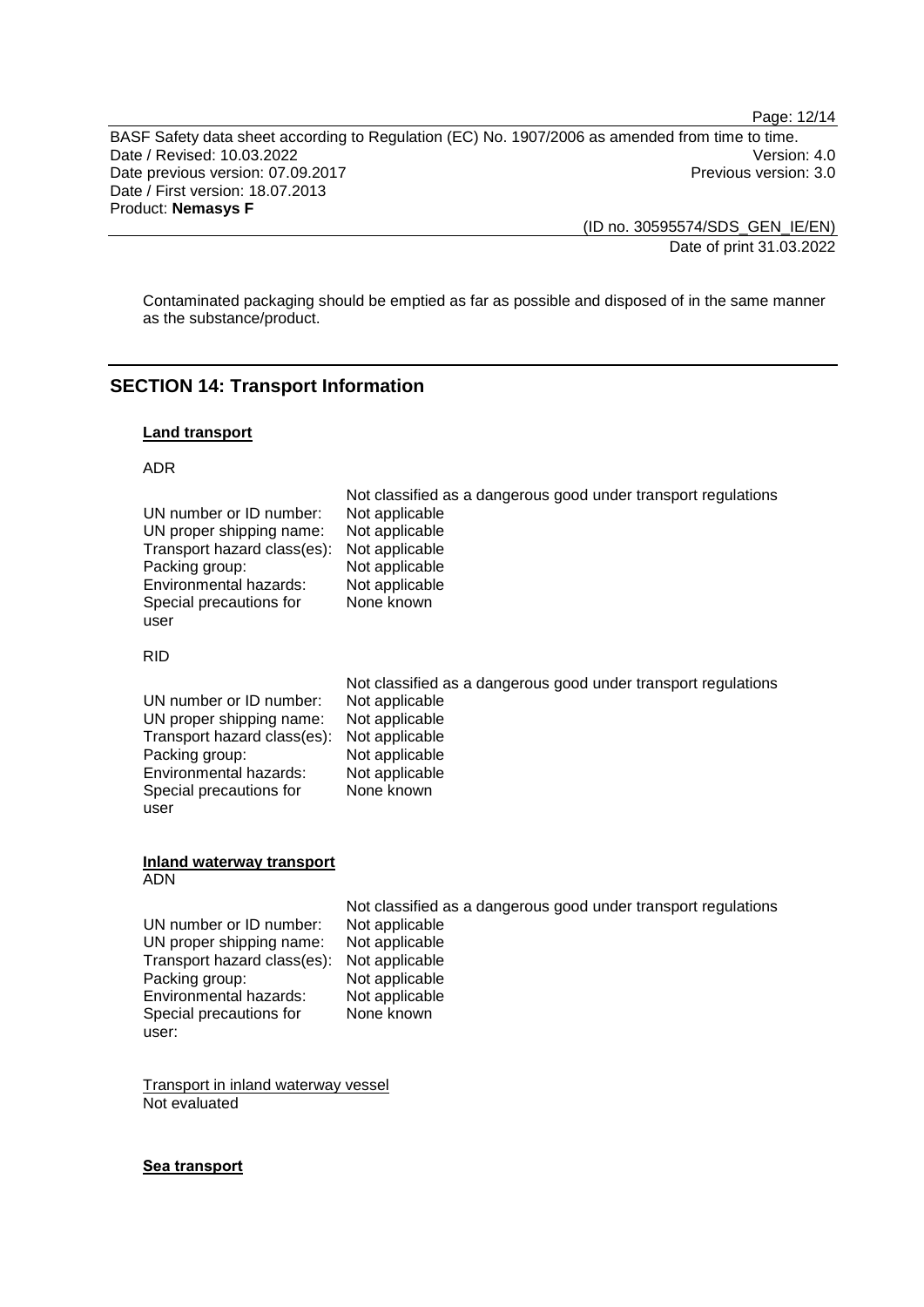Page: 13/14

BASF Safety data sheet according to Regulation (EC) No. 1907/2006 as amended from time to time. Date / Revised: 10.03.2022 Version: 4.0 Date previous version: 07.09.2017 **Previous version: 3.0** Previous version: 3.0 Date / First version: 18.07.2013 Product: **Nemasys F**

(ID no. 30595574/SDS\_GEN\_IE/EN)

Date of print 31.03.2022

#### IMDG

Not classified as a dangerous good under transport regulations UN number or ID number: Not applicable<br>UN proper shipping name: Not applicable UN proper shipping name: Not applicable<br>Transport hazard class(es): Not applicable Transport hazard class(es): Packing group: Not applicable<br>
Environmental hazards: Not applicable Environmental hazards: Special precautions for user None known

# **Air transport**

### IATA/ICAO

UN number or ID number: Not applicable<br>UN proper shipping name: Not applicable UN proper shipping name: Not applicable<br>Transport hazard class(es): Not applicable Transport hazard class(es): Packing group: Not applicable<br>
Environmental hazards: Not applicable Environmental hazards: Special precautions for user

Not classified as a dangerous good under transport regulations None known

# **14.1. UN number or ID number**

See corresponding entries for "UN number or ID number" for the respective regulations in the tables above.

#### **14.2. UN proper shipping name**

See corresponding entries for "UN proper shipping name" for the respective regulations in the tables above.

#### **14.3. Transport hazard class(es)**

See corresponding entries for "Transport hazard class(es)" for the respective regulations in the tables above.

# **14.4. Packing group**

See corresponding entries for "Packing group" for the respective regulations in the tables above.

#### **14.5. Environmental hazards**

See corresponding entries for "Environmental hazards" for the respective regulations in the tables above.

#### **14.6. Special precautions for user**

See corresponding entries for "Special precautions for user" for the respective regulations in the tables above.

# **14.7. Maritime transport in bulk according to IMO instruments**